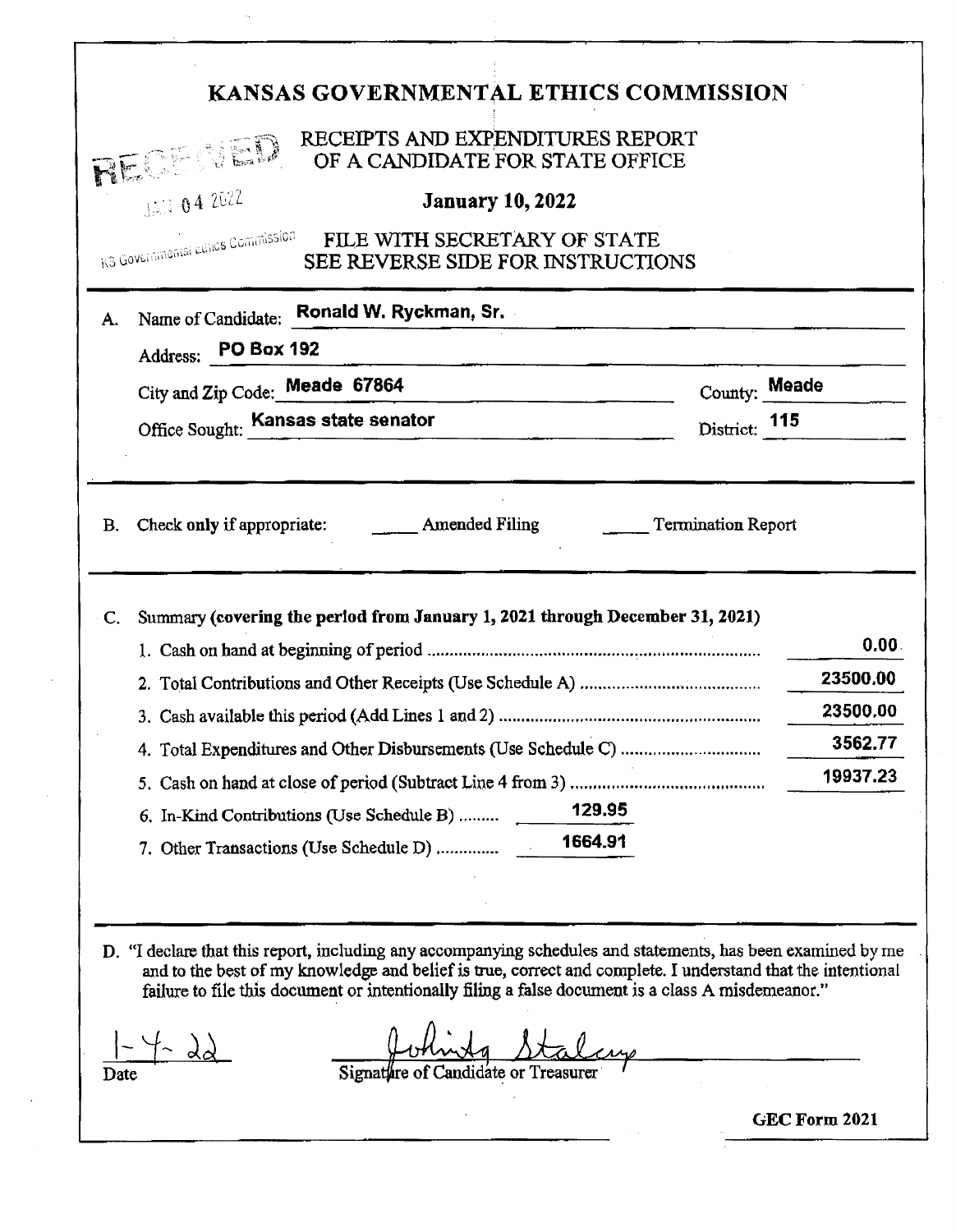#### SCHEDULE A CONTRIBUTIONS AND OTHER RECEIPTS

Ronald W. Ryckman, Sr.

(Name of Candidate)

 $\mathbb{Z}^n$  .

|          | <b>Name and Address</b>                                                                                   | Occupation of<br><b>Individual Giving More</b> | <b>Check</b><br><b>Appropriate Box</b> |                            |      |                     | Amount of<br>Cash, Check, |
|----------|-----------------------------------------------------------------------------------------------------------|------------------------------------------------|----------------------------------------|----------------------------|------|---------------------|---------------------------|
| Date     | of Contributor                                                                                            | <b>Than \$150</b>                              | Cash                                   | Check                      | Loan | E funds<br>$O(\log$ | Loan or Other<br>Receipt  |
| 03/08/21 | Ronald W. Ryckman<br>PO Box 192<br>Meade, KS 67864                                                        |                                                |                                        |                            |      |                     | \$100,00                  |
| 03/04/21 | Brian Baumgardner<br>29467 Masters Court<br>Louisburg, KS 66053                                           | Professor                                      |                                        | V                          |      |                     | \$500,00                  |
| 06/14/21 | Dennis Carlile<br>PO Box 82<br>Meade, KS 67864                                                            | Retired                                        |                                        | V                          |      |                     | \$200.00                  |
| 06/16/21 | Evergy Employee PowerPac-State<br>PO Box 889<br>Topeka, KS 66601                                          | PAC                                            |                                        | V                          |      |                     | \$500.00                  |
| 09/08/21 | Altria Client Services LLC<br>PO Box 85088<br>Richmond, VA 23285                                          |                                                |                                        | V                          |      |                     | \$500.00                  |
| 09/21/21 | Laura Lutz<br>7430 SE Ratner Rd.<br>Berryton, KS 66409-9691                                               |                                                |                                        | V                          |      |                     | \$100.00                  |
| 09/23/21 | Pat Hubbell Associates Inc.<br>800 SW Jackson St., Ste, 914<br>Topeka, KS 66612-2214                      |                                                |                                        | V                          |      |                     | \$500.00                  |
| 07/01/21 | <b>Comcast Financial Agency</b><br>Corporation<br>1701 JFK Boulevard<br><b>Dhiledelphia DA 40400 0000</b> |                                                |                                        | V                          |      |                     | \$250.00                  |
| 09/21/21 | John C. Peterson<br>1100 SW 29th St.<br>Topeka, KS 66611                                                  |                                                |                                        | $\boldsymbol{\mathcal{U}}$ |      |                     | \$100.00                  |
| 09/21/21 | <b>Richard Wilborn</b><br>1504 Heritage PL<br>McPherson, KS 67460                                         | <b>State Senator</b>                           |                                        |                            |      |                     | \$250.00                  |
| 09/21/21 | Brian Baumgardner<br>29467 Masters Court<br>Louisburg, KS 66053                                           | Professor                                      |                                        | V                          |      |                     | \$500.00                  |
|          | abata a 163                                                                                               |                                                |                                        |                            |      |                     | \$3,500.00                |

 $Page \cup of$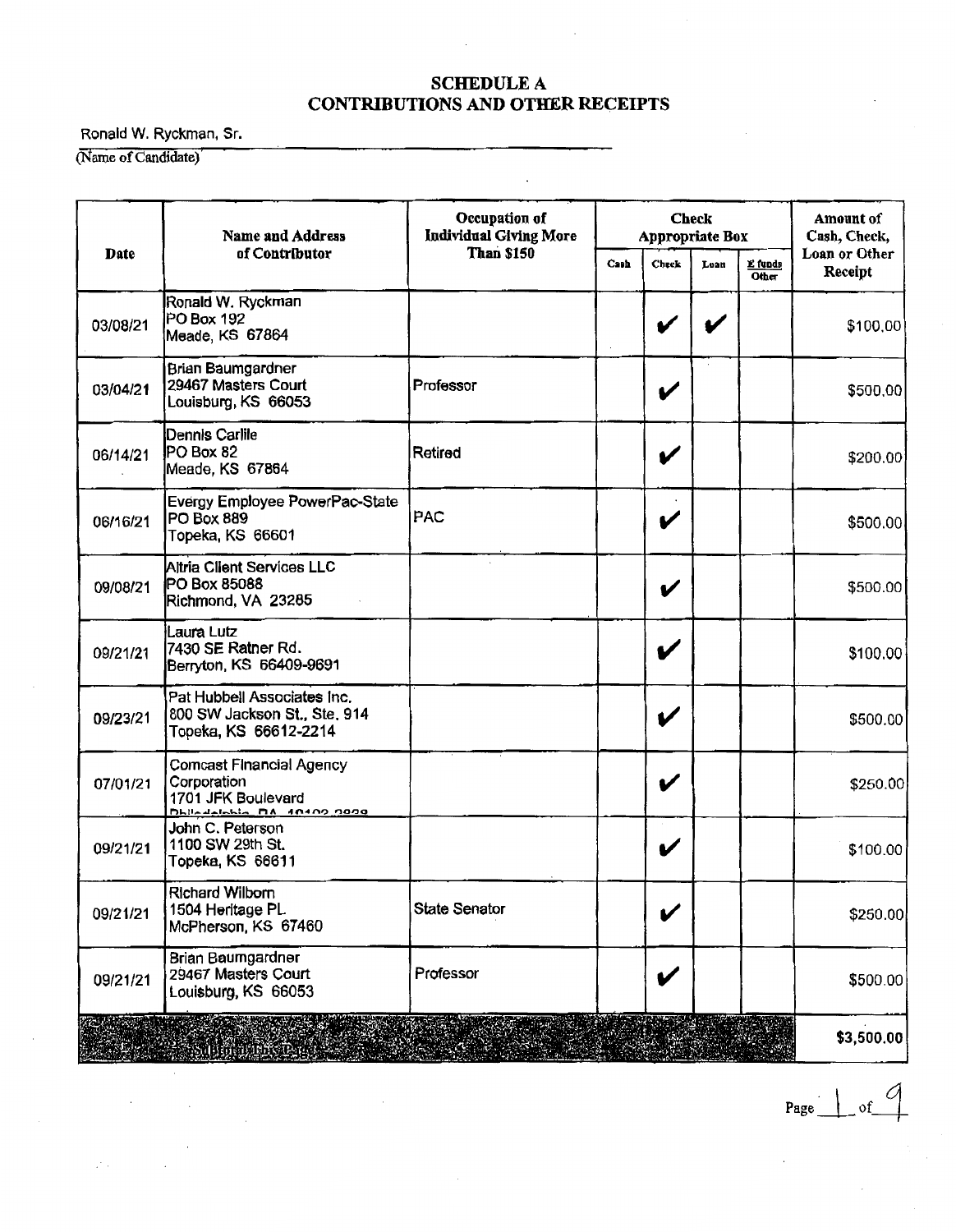#### SCHEDULE A CONTRIBUTIONS AND OTHER RECEIPTS

Ronald W. Ryckman, Sr.

(Name of Candidate)

|          | <b>Name and Address</b>                                                                                   | Occupation of<br><b>Individual Giving More</b> | <b>Check</b><br>Appropriate Box |                            |      |                         | <b>Amount</b> of<br>Cash, Check, |
|----------|-----------------------------------------------------------------------------------------------------------|------------------------------------------------|---------------------------------|----------------------------|------|-------------------------|----------------------------------|
| Date     | of Contributor                                                                                            | <b>Than \$150</b>                              | Cash                            | <b>Check</b>               | Loan | E funds<br><b>Other</b> | Loan or Other<br>Receipt         |
| 09/21/21 | Kathy M. Sachs<br>5860 SW 27th Terr.<br>Topeka, KS 66614                                                  |                                                |                                 | V                          |      |                         | \$50.00                          |
| 09/21/21 | Capitol Advantage, LLC<br>100 SE 9th St. Ste. 503<br>Topeka, KS 66612-1213                                |                                                |                                 | V                          |      |                         | \$250.00                         |
| 09/16/21 | Kansas Agri Business Council<br>816 SW Tyler St, Suite 100<br>Topeka, KS 66612                            |                                                |                                 | V                          |      |                         | \$500,00                         |
| 09/20/21 | Kansas Hospital Association<br>Political Action Committee<br>215 S E 8th Avenue<br><u>Tanaka KC EEEAZ</u> | <b>PAC</b>                                     |                                 | V                          |      |                         | \$250.00                         |
| 09/13/21 | <b>CUPAC of Kansas</b><br>901 SW Topeka Blvd<br>Topeka, KS 66612                                          | <b>PAC</b>                                     |                                 | V                          |      |                         | \$1,000.00                       |
| 09/20/21 | Stafford Consulting LLC<br>825 S. Kansas Ave., Suite 520<br>Topeka, KS 66612                              |                                                |                                 | V                          |      |                         | \$500.00                         |
| 08/03/21 | Lewis Legal News, Inc.<br>1701 E. Cedar St. Suite 111<br>Olathe, KS 66062                                 |                                                |                                 | $\boldsymbol{\mathcal{U}}$ |      |                         | \$1,000.00                       |
| 09/20/21 | <b>Scott Consulting LLC</b><br>4517 Nicklaus Dr.<br>Lawrence, KS 66047                                    |                                                |                                 | V                          |      |                         | \$500.00                         |
| 08/31/21 | Warren J. Newcomer<br>Newcomer Funeral Service Group<br>520 SW 27th Street<br><u>Tonaka KS 66611</u>      |                                                |                                 | V                          |      |                         | \$1,000.00                       |
| 09/21/21 | Devine, Donley and Murray<br>Governmental Affairs LLC<br>534 S. Kansas Ave Suite 830<br>TANALA KE GRANZ   |                                                |                                 |                            |      |                         | \$500.00                         |
| 09/21/21 | Stephen R. Duerst<br>5311 W. 64th Terr.<br>Prairie Village, KS 66208                                      |                                                |                                 | V                          |      |                         | \$500.00                         |
|          | <b>Authel University</b>                                                                                  |                                                |                                 |                            |      |                         | \$6,050.00                       |

Page  $\alpha$  of  $\beta$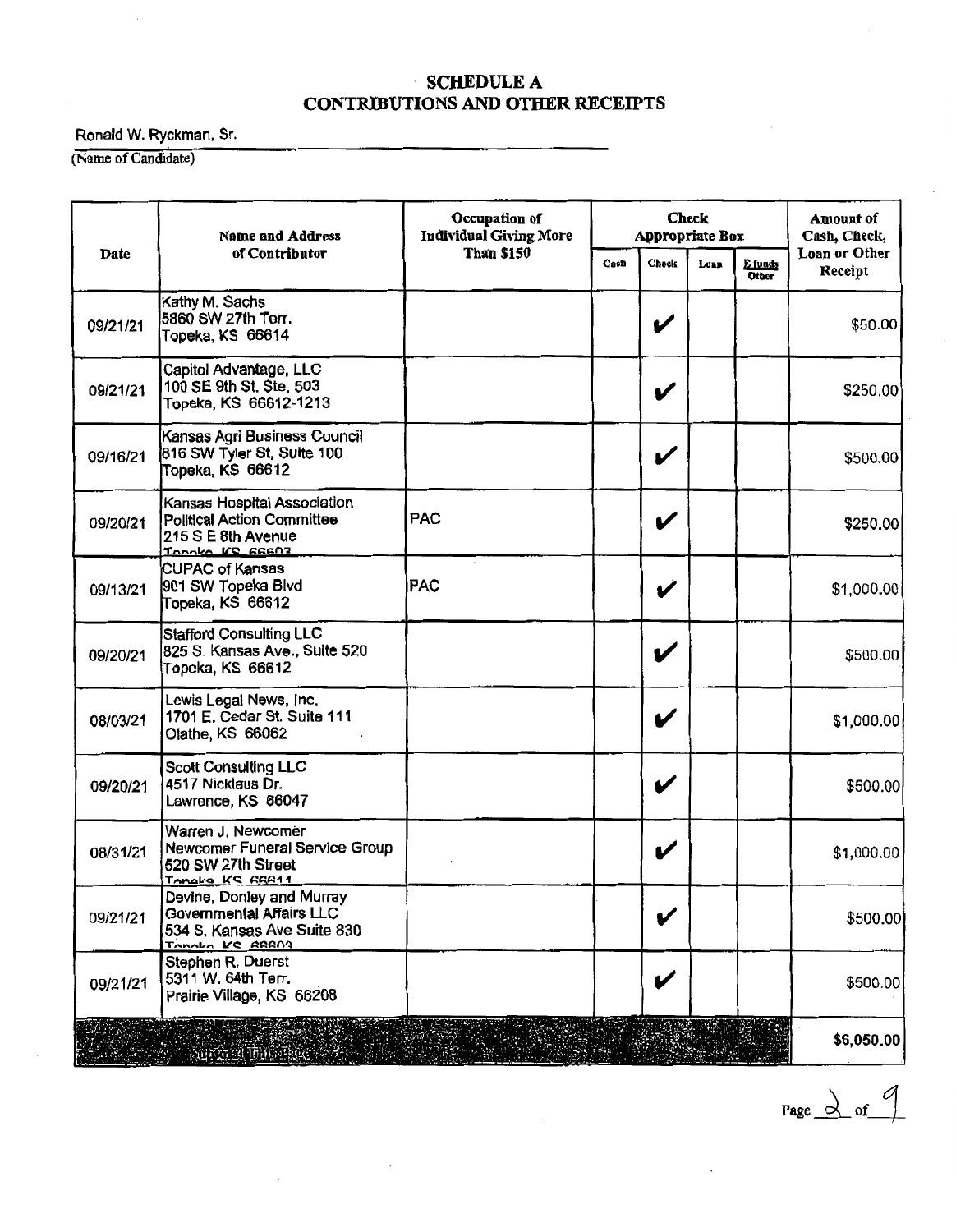#### SCHEDULE A CONTRIBUTIONS AND OTHER RECEIPTS

 $\bar{z}$ 

### Ronald W. Ryckman, Sr.

(Name of Candidate)

|          | <b>Name and Address</b>                                                                             | Occupation of<br><b>Individual Giving More</b> | <b>Check</b><br>Appropriate Box |                  |      | Amount of<br>Cash, Check, |                          |
|----------|-----------------------------------------------------------------------------------------------------|------------------------------------------------|---------------------------------|------------------|------|---------------------------|--------------------------|
| Date     | of Contributor                                                                                      | <b>Than \$150</b>                              | Cash                            | <b>Check</b>     | Loan | E funds<br><b>Other</b>   | Loan or Other<br>Receipt |
| 08/13/21 | Kansas Cable PAC<br>900 S. Kansas Ave, Suite 300<br>Topeka, KS 66612                                | <b>PAC</b>                                     |                                 | V                |      |                           | \$250.00                 |
| 08/26/21 | <b>KHCA PAC</b><br>1100 SW Gage Blvd.<br>PO Box 4770<br>Tonake KS 66604-1781                        | <b>PAC</b>                                     |                                 | $\boldsymbol{v}$ |      |                           | \$500.00                 |
| 08/17/21 | Lisa M. Alien<br>Cox Communications, Inc.<br><b>CCI Kansas</b><br>001 S George Washington Blvd      |                                                |                                 | V                |      |                           | \$250.00                 |
| 12/31/21 | Kansas Barikers Association PAC<br>State<br>PO Box 4407<br>Tanoko KS ERENA NANT                     | PAC                                            |                                 | V                |      |                           | \$500.00                 |
| 10/07/21 | Kansas Rural Independent<br>Telecoms PAC<br>PO Box 4799<br>Tenning VC DECAL                         | <b>PAC</b>                                     |                                 | V                |      |                           | \$250.00                 |
| 09/30/21 | Midwest Health, Inc.<br>3024 SW Wanamaker Rd.<br>Suite 300<br>Toneka KS 66614                       |                                                |                                 | V                |      |                           | \$400.00                 |
| 09/27/21 | Kansas Association for<br>Responsible Liquor Laws, Inc.<br>919 S. Kansas Ave.<br>Tangka KS 88812    |                                                |                                 | V                |      |                           | \$250.00                 |
| 09/27/21 | Whitney B. Damron, P.A.<br>919 S. Kansas Ave.<br>Topeka, KS 66612                                   |                                                |                                 | V                |      |                           | \$250.00                 |
| 09/21/21 | John J Federico<br><b>Federico Consulting Inc.</b><br>900 S Kansas Ave Suite 300<br>Tonaka KC RBB12 |                                                |                                 | V                |      |                           | \$500.00                 |
| 09/21/21 | Kansas State Rifle Association, Inc.<br>PO Box 219<br>Bonner Springs, KS 66012                      | PAC                                            |                                 | V                |      |                           | \$500,00                 |
| 10/14/21 | <b>Blue Cross Blue Shield of KS</b><br>1133 SW Topeka Blvd.<br>Topeka, KS 66629                     |                                                |                                 | V                |      |                           | \$500.00                 |
|          | <b>Should the Base</b>                                                                              |                                                |                                 |                  |      |                           | \$4,150.00               |

Page  $\frac{3}{5}$  of  $\frac{9}{5}$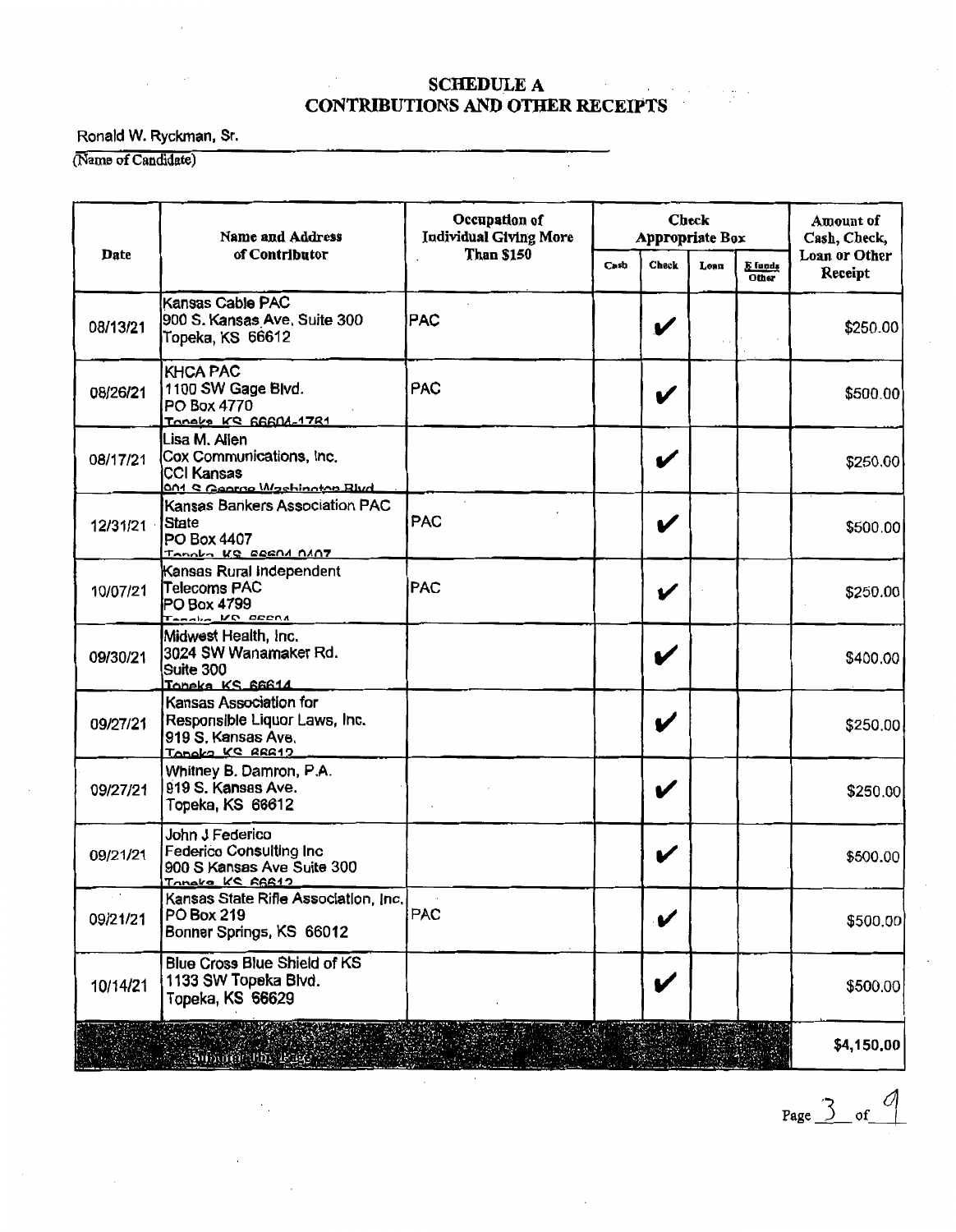#### **SCHEDULE A CONTRIBUTIONS AND OTHER RECEIPTS**

Ronald W. Ryckman, Sr.

(Name of Candidate)

|          | <b>Name and Address</b>                                                                                    | Occupation of<br><b>Individual Giving More</b> | <b>Check</b><br><b>Appropriate Box</b> |       |      |                  | Amount of<br>Cash, Check, |
|----------|------------------------------------------------------------------------------------------------------------|------------------------------------------------|----------------------------------------|-------|------|------------------|---------------------------|
| Date     | of Contributor                                                                                             | <b>Than \$150</b>                              | Cash                                   | Check | Loan | E funds<br>Other | Loan or Other<br>Receipt  |
| 11/16/21 | Kansas Automobile Dealers<br>731 South Kansas Ave.<br>Topeka, KS 66603-3807                                | PAC                                            |                                        | V     |      |                  | \$250.00                  |
| 10/29/21 | <b>ITC Grand Plains, LLC</b><br>27175 Energy Way<br>Novi, MI 48377                                         |                                                |                                        | V     |      |                  | \$250.00                  |
| 11/16/21 | PAC Of Kansas Ophthalmologists<br>10 W. Phillip Rd. Suite 120<br>Vernon Hills, IL 60061                    | <b>PAC</b>                                     |                                        | V     |      |                  | \$250.00                  |
| 11/04/21 | West Gardner Solar LLC<br>700 Universe Blvd.<br>Juno Beach, FL 33408                                       |                                                |                                        | V     |      |                  | \$500.00                  |
| 11/15/21 | Reynolds Services Company<br>PO Box 464<br>Winston-Salem, NC 27102                                         |                                                |                                        | V     |      |                  | \$250.00                  |
| 11/19/21 | United Health Group PAC<br>320 NW 82nd Street<br>Topeka, KS 66617                                          | <b>PAC</b>                                     |                                        | V     |      |                  | \$1,000.00                |
| 10/22/21 | <b>NRA-Political Victory Fund</b><br>11250 Waples Mill Road<br>Fairfax, VA 22030-7400                      |                                                |                                        | V     |      |                  | \$500.00                  |
| 11/02/21 | Kansas Contractors Association<br>PAC<br>800 SW Jackson, Suite 100<br>Tenaba VC BERAN 1918                 | <b>PAC</b>                                     |                                        | V     |      |                  | \$500.00                  |
| 11/24/21 | Blue Cross Blue Shield of KS<br>1133 SW Topeka Blvd<br>Topeka, KS 66629-0001                               |                                                |                                        | V     |      |                  | \$500.00                  |
| 11/10/21 | Kansas American Family<br><b>Insurances PAC</b><br>6000 American Parkway<br>Madison IMI 62782 0001         | PAC                                            |                                        |       |      |                  | \$500.00                  |
| 11/15/21 | Kansas Beverage Association<br><b>Political Action Committee</b><br>5845 SW 29th Street<br>Tonaka KC RRR1A | <b>PAC</b>                                     |                                        | V     |      |                  | \$500.00                  |
|          |                                                                                                            |                                                |                                        |       |      |                  | \$5,000.00                |

 $Page \rightarrow of$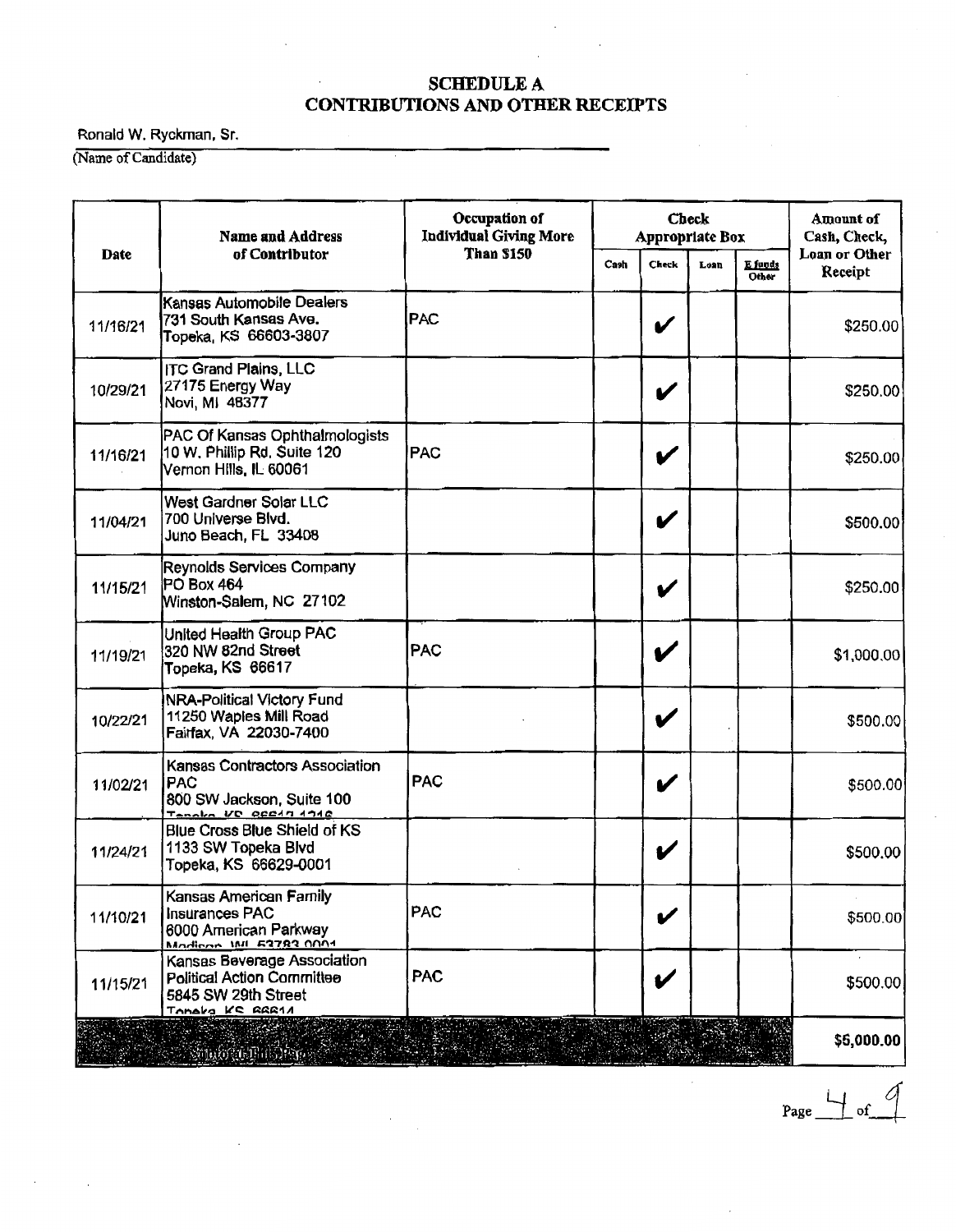# SCHEDULE A<br>CONTRIBUTIONS AND OTHER RECEIPTS

Ronald W. Ryckman, Sr.

(Name of Candidate)

|          | <b>Name and Address</b>                                                                                              | Occupation of<br><b>Individual Giving More</b> | <b>Check</b><br>Appropriate Box |                            |      | <b>Amount of</b><br>Cash, Check, |                          |
|----------|----------------------------------------------------------------------------------------------------------------------|------------------------------------------------|---------------------------------|----------------------------|------|----------------------------------|--------------------------|
| Date     | of Contributor                                                                                                       | <b>Than \$150</b>                              | Cash                            | Check                      | Loan | E funds<br><b>Other</b>          | Loan or Other<br>Receipt |
| 12/10/21 | Kansas Livestock Association PAC<br>6031 S. W. 17th Street<br>Topeka, KS 66614-5129                                  | PAC                                            |                                 | V                          |      |                                  | \$500,00                 |
| 11/25/21 | Kansas Beer Wholesalers<br><b>Association PAC</b><br>100 SE 9th St, Ste, 100<br>Tongka KS RAR12-1213                 | <b>PAC</b>                                     |                                 | V                          |      |                                  | \$1,000.00               |
| 12/15/21 | BCS Design, Inc.<br>19930 W. 161st Street<br>Olathe, KS 66062                                                        |                                                |                                 | V                          |      |                                  | \$1,000.00               |
| 12/16/21 | Stray Dog PAC of Kansas<br>11460 Tomahawk Creek Pkwy<br><b>Ste 300</b><br>DOWNOOD KS 28744                           | PAC                                            |                                 | $\boldsymbol{\mathcal{U}}$ |      |                                  | \$200.00                 |
| 10/27/21 | Kansas Association of Nurse<br>Anesthetists (KANA) CRNA PAC<br>PO Box 4006<br>$\frac{1}{2}$                          | <b>PAC</b>                                     |                                 | V                          |      |                                  | \$500.00                 |
| 12/10/21 | Americrown Service Corporation<br>President's Account<br>1801 International Speedway Blvd.<br>Daytona Beach FL 32114 |                                                |                                 | V                          |      |                                  | \$500.00                 |
| 12/17/21 | Kansas Association of Beverage<br><b>Retailers</b><br>PO Box 3842<br>Topaka KS SSSNA                                 |                                                |                                 | V                          |      |                                  | \$100.00                 |
| 12/28/21 | <b>Bruce Christianson</b><br>3601 SW Fairlawn Rd. STE 200<br>Topeka, KS 66614-3975                                   | Member Manager Kansas<br>Crossing Casino, LC   |                                 | V                          |      |                                  | \$1,000.00               |
|          |                                                                                                                      |                                                |                                 |                            |      |                                  |                          |
|          |                                                                                                                      |                                                |                                 |                            |      |                                  |                          |
|          |                                                                                                                      |                                                |                                 |                            |      |                                  |                          |
|          | Ř<br>.<br>Sangarun Pre                                                                                               |                                                |                                 |                            |      |                                  | \$4,800,00               |

Page  $5$  of  $9$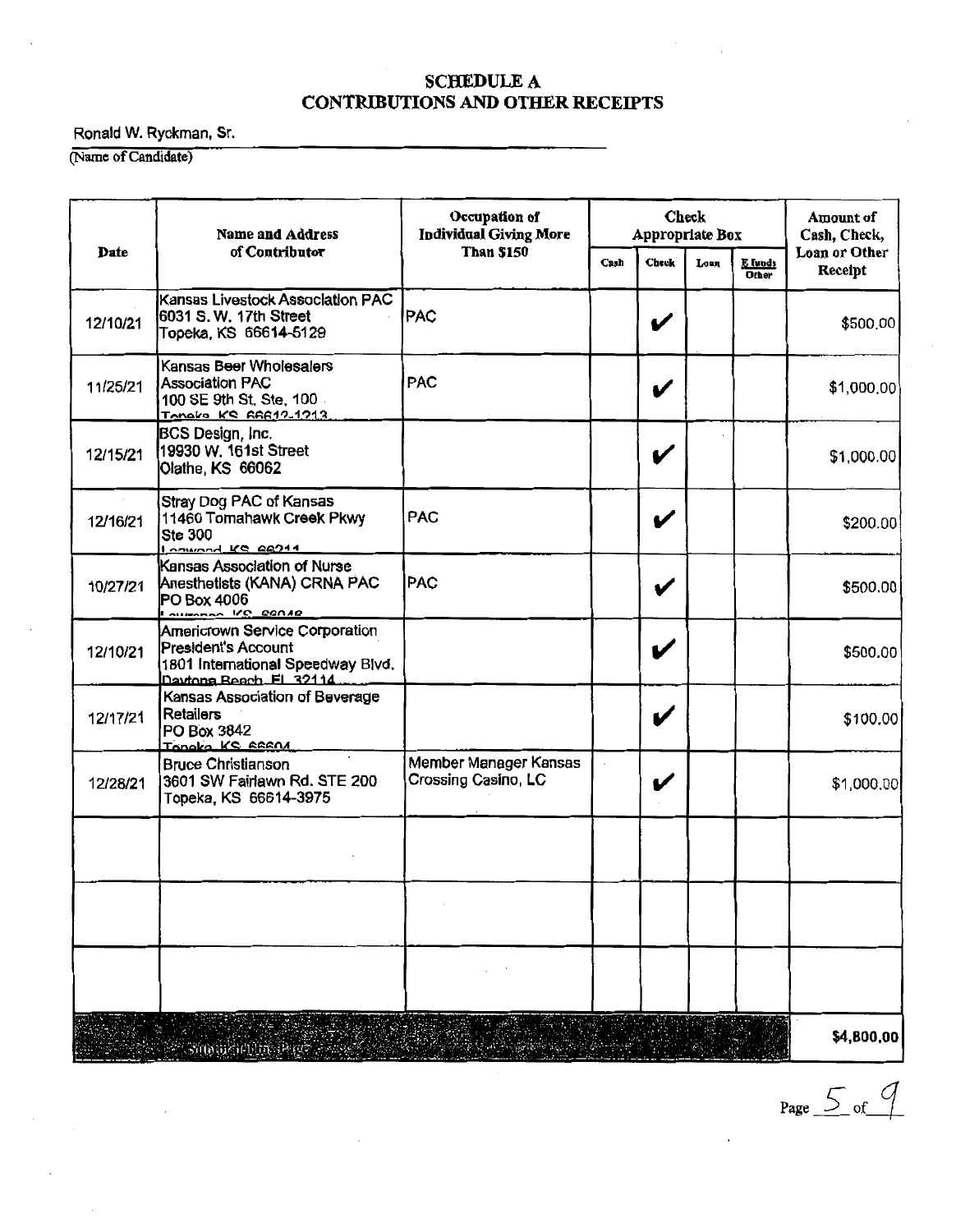#### **SCHEDULE A CONTRIBUTIONS AND OTHER RECEIPTS**

Ronald W. Ryckman Sr.

(Name of Candidate)

|      | Name and Address | Occupation of<br>Individual Giving More | <b>Check</b><br>Appropriate Box |       |      |                                   | Amount of<br>Cash, Check, |
|------|------------------|-----------------------------------------|---------------------------------|-------|------|-----------------------------------|---------------------------|
| Date | of Contributor   | <b>Than \$150</b>                       | Cash                            | Check | Loan | $rac{\text{funds}}{\text{Other}}$ | Loan or Other<br>Receipt  |
|      |                  |                                         |                                 |       |      |                                   |                           |
|      |                  |                                         |                                 |       |      |                                   |                           |
|      |                  |                                         |                                 |       |      |                                   |                           |
|      |                  |                                         |                                 |       |      |                                   |                           |
|      |                  |                                         |                                 |       |      |                                   |                           |
|      |                  |                                         |                                 |       |      |                                   |                           |
|      |                  |                                         |                                 |       |      |                                   |                           |
|      |                  |                                         |                                 |       |      |                                   |                           |
|      |                  |                                         |                                 |       |      |                                   |                           |
|      |                  |                                         |                                 |       |      |                                   |                           |
|      |                  | $\cdot$                                 |                                 |       |      |                                   |                           |
|      |                  |                                         |                                 |       |      |                                   |                           |
|      |                  |                                         |                                 |       |      |                                   | \$0.00                    |

### Complete if last page of Schedule A

| Total Itemized Receipts for Period             | \$23,500.00 |
|------------------------------------------------|-------------|
| Total Uniternized Contributions (\$50 or less) |             |
| Sale of Political Materials (Unitemized)       |             |
| Total Contributions When Contributor Not Known |             |
|                                                | \$23,500.00 |

 $P_{\text{age}}$   $\omega_{\text{of}}$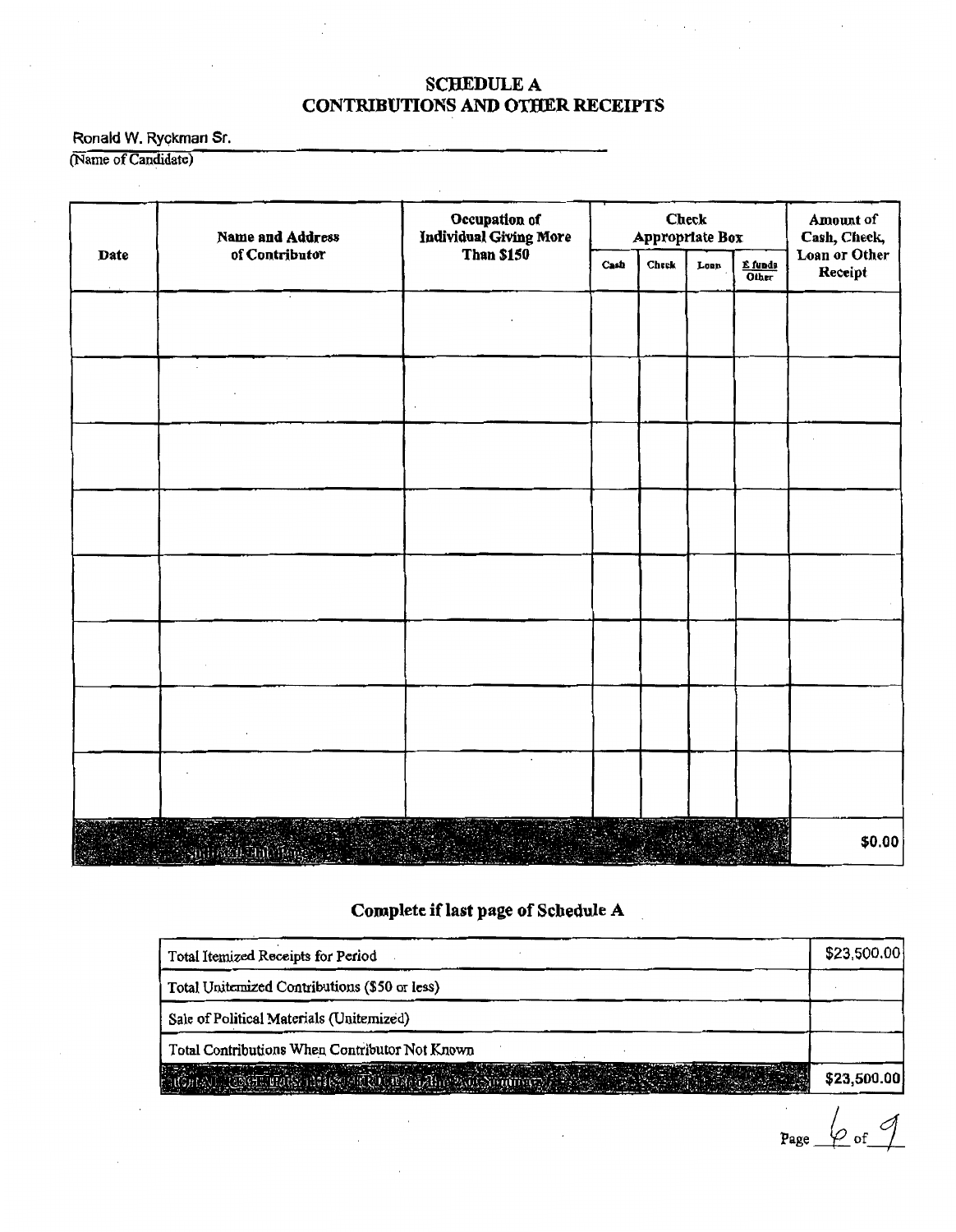#### SCHEDULE B IN-KIND (Non-Monetary) CONTRIBUTIONS

Ronald W. Ryckman Sr.

(Name of Candidate)

| Date     | Name and Address<br>of Contributor                     | List Occupation<br>for Those Giving an<br>In-Kind of More Than<br>\$150 | Description of In-Kind<br>Contribution | Value of<br>In-Kind<br>Contribution |
|----------|--------------------------------------------------------|-------------------------------------------------------------------------|----------------------------------------|-------------------------------------|
| 12/31/21 | Ronald W. Ryckman Sr.<br>PO Box 192<br>Meade, KS 67864 |                                                                         | <b>Supplies</b>                        | \$129.95                            |
|          |                                                        |                                                                         |                                        |                                     |
|          |                                                        |                                                                         |                                        |                                     |
|          |                                                        |                                                                         |                                        |                                     |
|          |                                                        |                                                                         |                                        |                                     |
|          |                                                        |                                                                         |                                        |                                     |
|          |                                                        |                                                                         |                                        |                                     |
|          |                                                        |                                                                         |                                        |                                     |
|          |                                                        |                                                                         |                                        |                                     |
|          | <u>the particular</u>                                  |                                                                         |                                        | \$129.95]                           |

Complete if last page of Schedule B

| Total Itemized (over \$100) In-Kind Contributions      | \$129.95 |
|--------------------------------------------------------|----------|
| Total Unitemized (\$100 or less) In-Kind Contributions |          |
| an as men pentang m                                    | \$129.95 |

 $Page$  of  $9$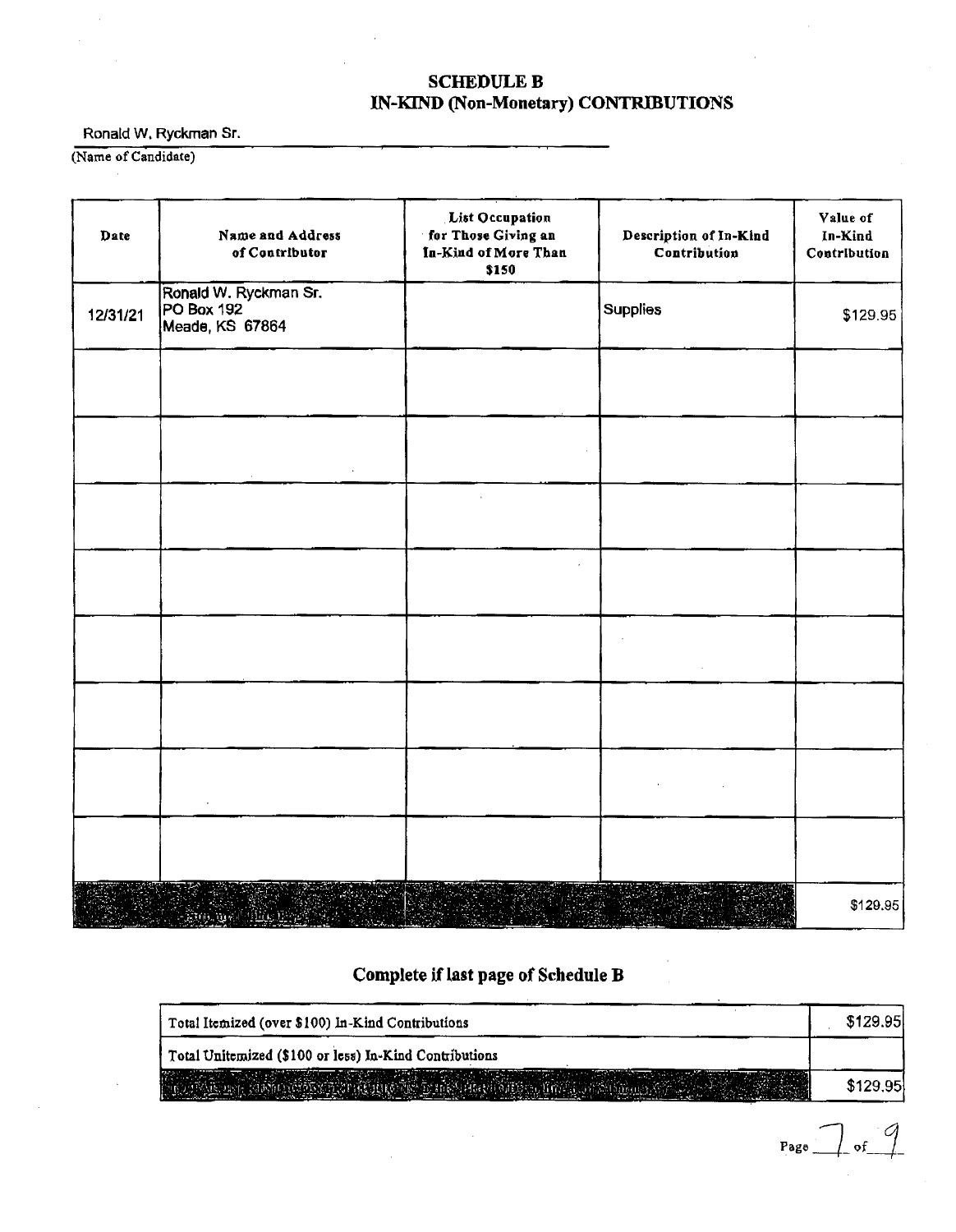#### SCHEDULE C EXPENDITURES AND OfflER DISBURSEMENTS

Ronald W. Ryckman Sr.

( Name of Candidate)

| Date    | Name and Address                                       | <b>Purpose of Expenditure</b><br>or Disbursement | Amount     |
|---------|--------------------------------------------------------|--------------------------------------------------|------------|
| 9/24/21 | Ronald W. Ryckman Sr.<br>PO Box 192<br>Meade, KS 67864 | Mileage                                          | \$2,867.20 |
| 9/24/21 | Ronald W. Ryckman Sr.<br>PO Box 192<br>Meade, KS 67864 | Loan reimbursement to open account               | \$100.00   |
| 9/24/21 | Ronald W. Ryckman Sr.<br>PO Box 192<br>Meade, KS 67864 | <b>Stamps</b>                                    | \$110.00   |
| 9/24/21 | Ronald W. Ryckman Sr.<br>PO Box 192<br>Meade, KS 67864 | Copies                                           | \$62.00    |
| 9/24/21 | Ronald W. Ryckman Sr.<br>PO Box 192<br>Meade, KS 67864 | Signs                                            | \$122.36   |
|         |                                                        |                                                  |            |
|         |                                                        |                                                  |            |
|         |                                                        |                                                  |            |
|         | $\mathcal{A}$ , and the set $\mathcal{A}$              |                                                  | \$3,261.56 |

## Complete if last page of Schedule C

| Total Itemized Expenditures This Period       | \$3,261.56 |
|-----------------------------------------------|------------|
| Total Unitemized Expenditures of \$50 or less | \$301.21   |
|                                               | \$3,562.77 |

 $Pase$  of  $9$